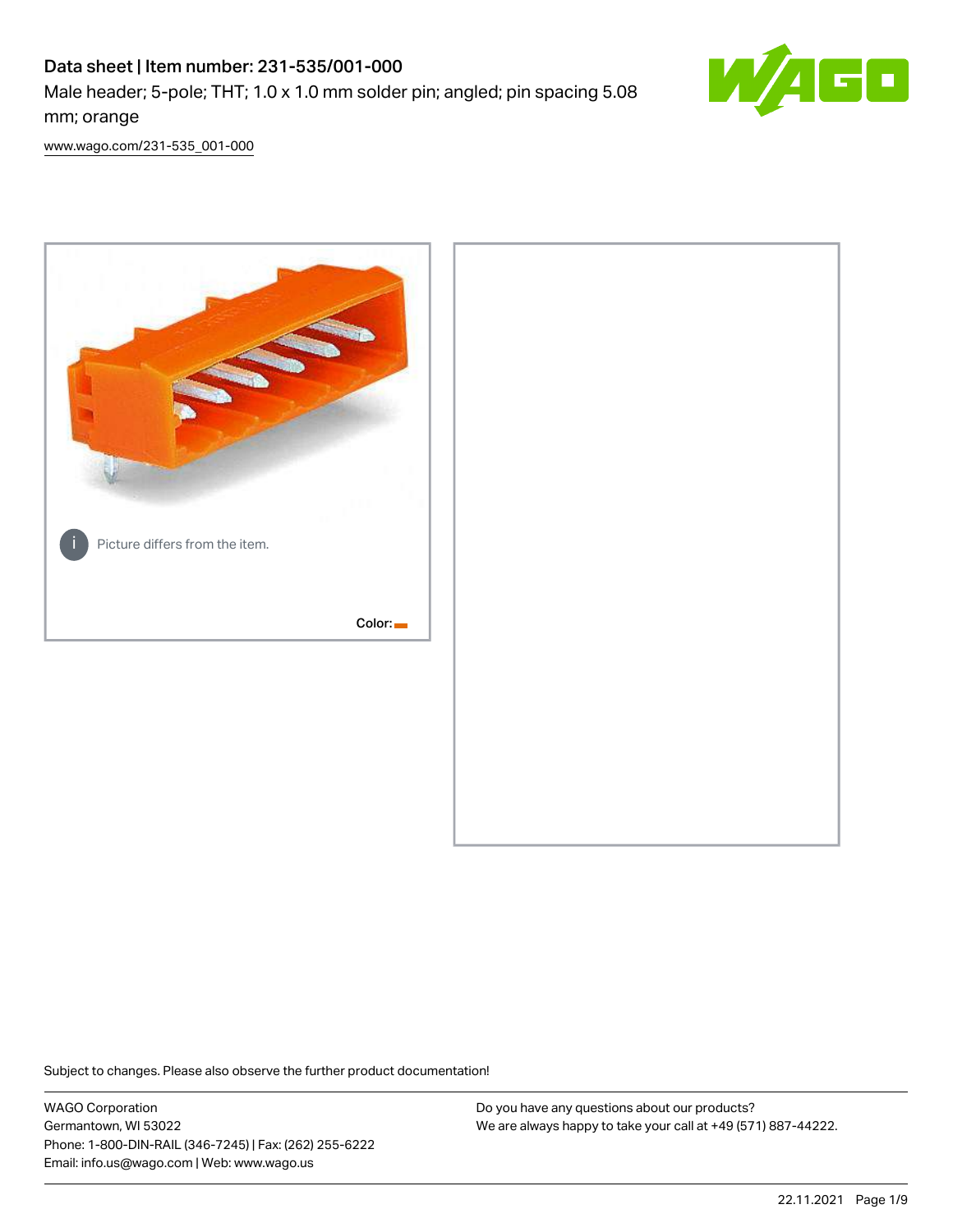



```
L = (pole no. -1) x pin spacing +8.2 mm
```
 $L_1 = L + 5$  mm

```
L_2 = L_1 + 7.4 mm
```
### Item description

- Horizontal or vertical PCB mounting via straight or angled solder pins  $\blacksquare$
- $\blacksquare$ Pin cross-section: 1 x 1 mm
- $\blacksquare$ With coding fingers

Subject to changes. Please also observe the further product documentation! Data

WAGO Corporation Germantown, WI 53022 Phone: 1-800-DIN-RAIL (346-7245) | Fax: (262) 255-6222 Email: info.us@wago.com | Web: www.wago.us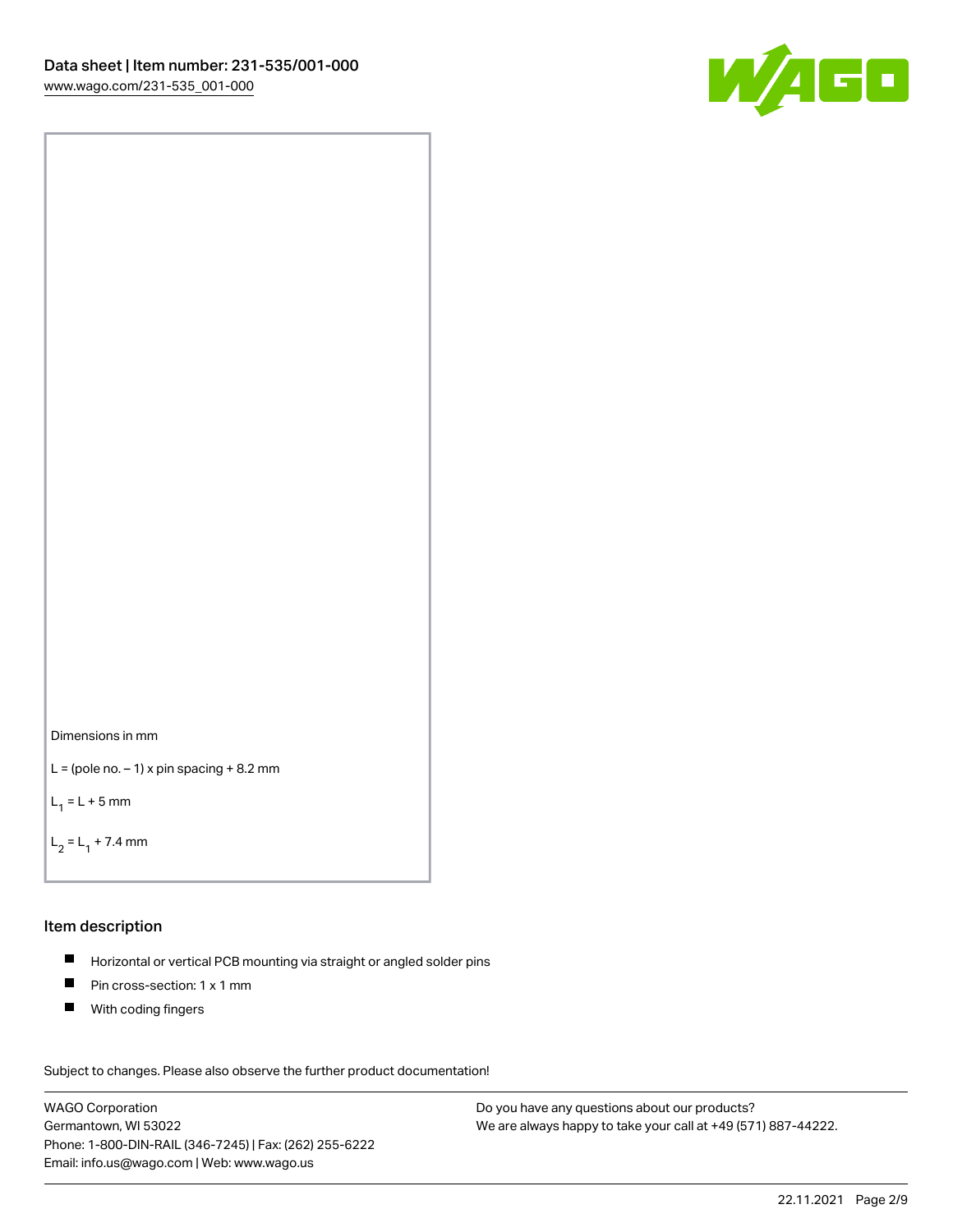

## Data Notes

| Safety information 1 | The <i>MCS – MULTI CONNECTION SYSTEM</i> includes connectors<br>without breaking capacity in accordance with DIN EN 61984. When<br>used as intended, these connectors must not be connected<br>/disconnected when live or under load. The circuit design should<br>ensure header pins, which can be touched, are not live when<br>unmated. |
|----------------------|--------------------------------------------------------------------------------------------------------------------------------------------------------------------------------------------------------------------------------------------------------------------------------------------------------------------------------------------|
| Variants:            | Other pole numbers<br>3.8 mm pin projection for male headers with straight solder pins<br>Gold-plated or partially gold-plated contact surfaces<br>Other versions (or variants) can be requested from WAGO Sales or<br>configured at https://configurator.wago.com/                                                                        |

# Electrical data

## IEC Approvals

| Ratings per                 | IEC/EN 60664-1                                                        |
|-----------------------------|-----------------------------------------------------------------------|
| Rated voltage (III / 3)     | 320 V                                                                 |
| Rated surge voltage (III/3) | 4 <sub>k</sub> V                                                      |
| Rated voltage (III/2)       | 320 V                                                                 |
| Rated surge voltage (III/2) | 4 <sub>kV</sub>                                                       |
| Nominal voltage (II/2)      | 630 V                                                                 |
| Rated surge voltage (II/2)  | 4 <sub>k</sub> V                                                      |
| Rated current               | 12A                                                                   |
| Legend (ratings)            | $(III / 2)$ $\triangle$ Overvoltage category III / Pollution degree 2 |

# UL Approvals

| Approvals per                  | UL 1059 |
|--------------------------------|---------|
| Rated voltage UL (Use Group B) | 300 V   |
| Rated current UL (Use Group B) | 10 A    |
| Rated voltage UL (Use Group D) | 300 V   |
| Rated current UL (Use Group D) | 10 A    |

## Ratings per UL

| Rated voltage UL 1977 | 600 V |
|-----------------------|-------|
| Rated current UL 1977 |       |

| <b>WAGO Corporation</b>                                | Do you have any questions about our products?                 |
|--------------------------------------------------------|---------------------------------------------------------------|
| Germantown, WI 53022                                   | We are always happy to take your call at +49 (571) 887-44222. |
| Phone: 1-800-DIN-RAIL (346-7245)   Fax: (262) 255-6222 |                                                               |
| Email: info.us@wago.com   Web: www.wago.us             |                                                               |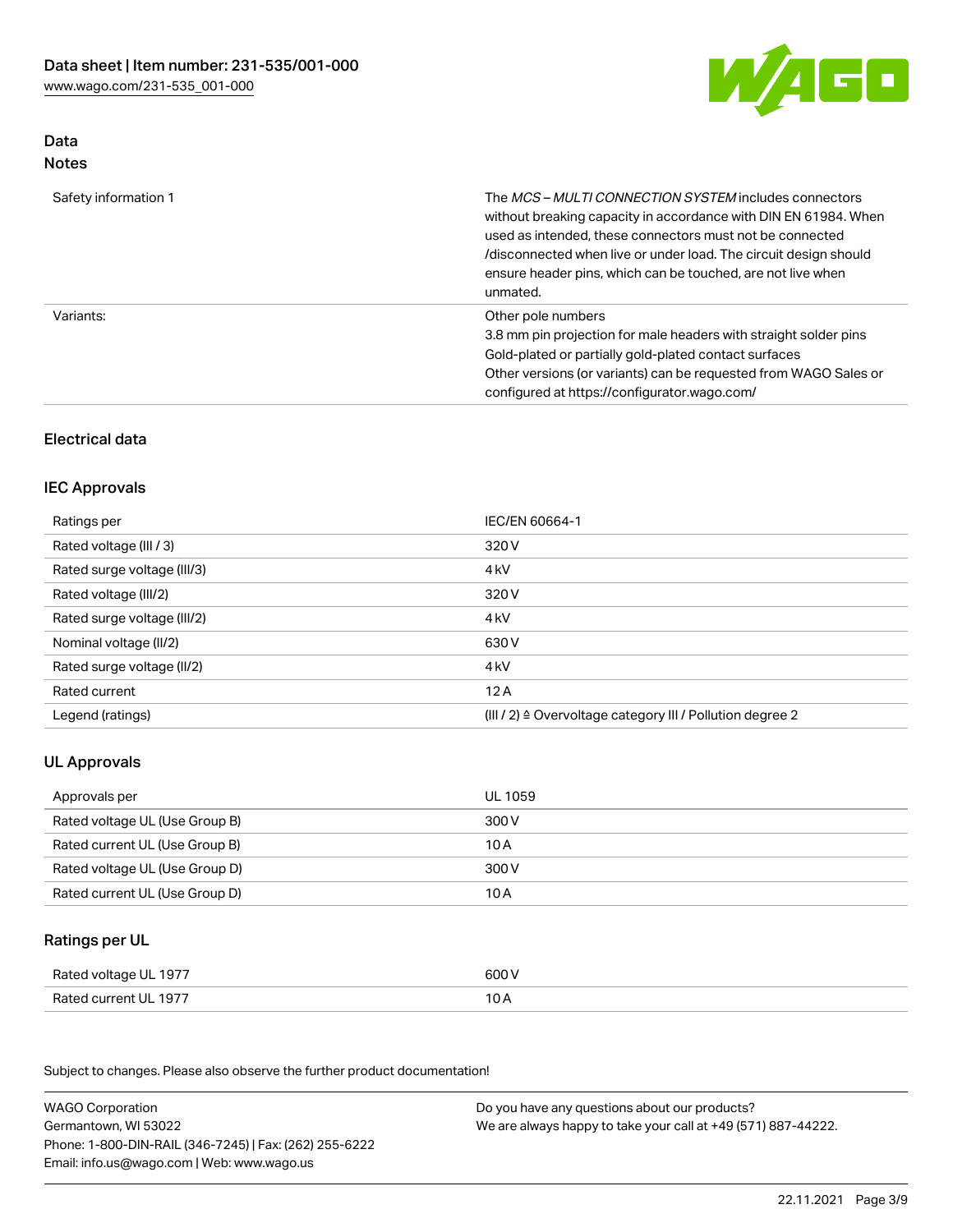

## CSA Approvals

| Approvals per                   | CSA   |
|---------------------------------|-------|
| Rated voltage CSA (Use Group B) | 300 V |
| Rated current CSA (Use Group B) | 10 A  |
| Rated voltage CSA (Use Group D) | 300 V |
| Rated current CSA (Use Group D) | 10 A  |

# Connection data

| Total number of potentials |  |
|----------------------------|--|
| Number of connection types |  |
| Number of levels           |  |

#### Connection 1

| Number of poles |  |
|-----------------|--|
|                 |  |

# Physical data

| Pin spacing                          | 5.08 mm / 0.2 inch    |
|--------------------------------------|-----------------------|
| Width                                | 28.52 mm / 1.123 inch |
| Height                               | 12.2 mm / 0.48 inch   |
| Height from the surface              | 8.4 mm / 0.331 inch   |
| Depth                                | 12 mm / 0.472 inch    |
| Solder pin length                    | 3.8 <sub>mm</sub>     |
| Solder pin dimensions                | $1 \times 1$ mm       |
| Drilled hole diameter with tolerance | $1.4$ $(+0.1)$ mm     |

# Plug-in connection

| Contact type (pluggable connector) | Male connector/plug |
|------------------------------------|---------------------|
| Connector (connection type)        | for PCB             |
| Mismating protection               | No                  |
| Mating direction to the PCB        | 0°                  |
| Locking of plug-in connection      | Without             |

## PCB contact

| PCB Contact            | тнт                                      |
|------------------------|------------------------------------------|
| Solder pin arrangement | over the entire male connector (in-line) |

| <b>WAGO Corporation</b>                                | Do you have any questions about our products?                 |
|--------------------------------------------------------|---------------------------------------------------------------|
| Germantown, WI 53022                                   | We are always happy to take your call at +49 (571) 887-44222. |
| Phone: 1-800-DIN-RAIL (346-7245)   Fax: (262) 255-6222 |                                                               |
| Email: info.us@wago.com   Web: www.wago.us             |                                                               |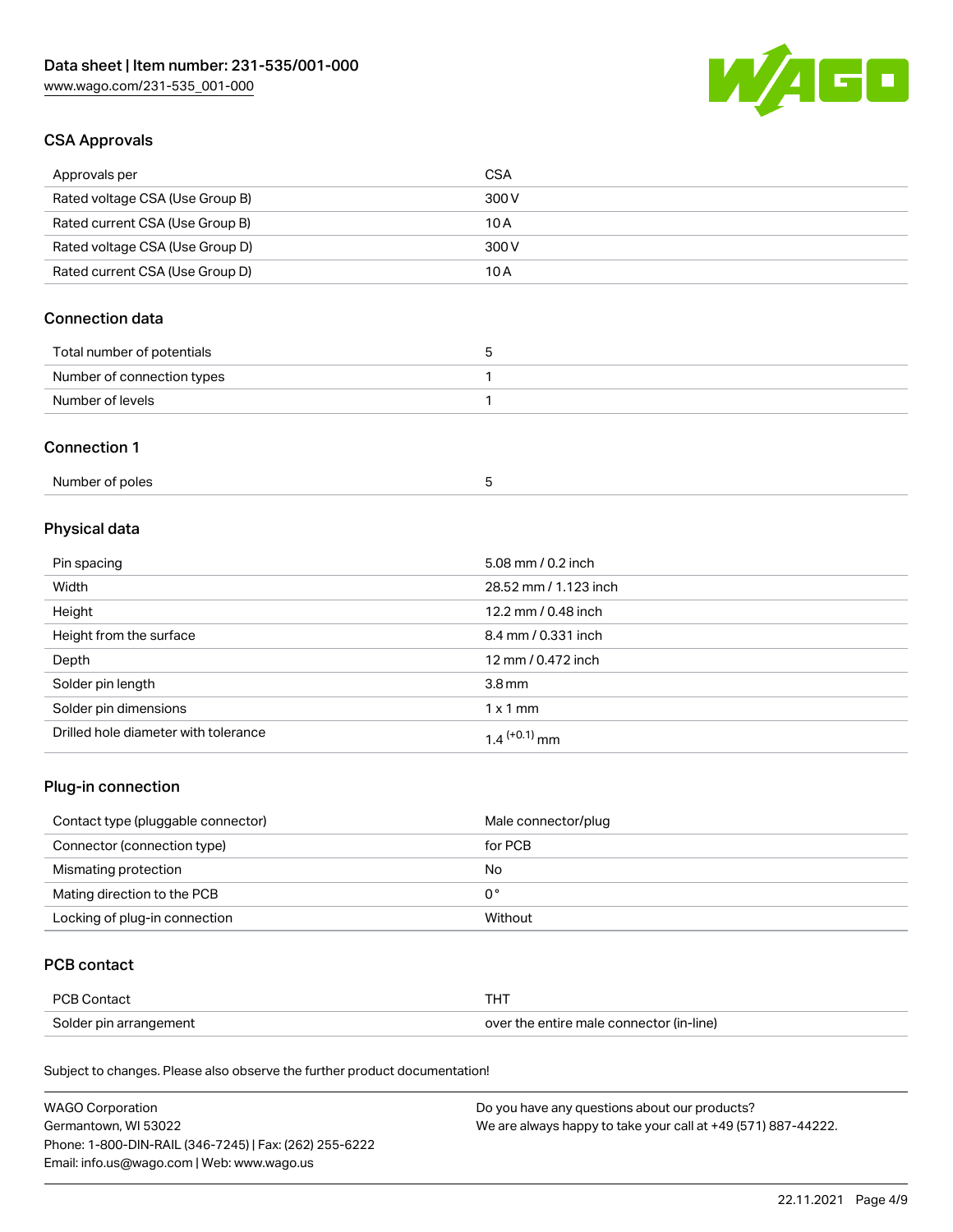

Number of solder pins per potential 1

#### Material data

| Color                       | orange                                 |
|-----------------------------|----------------------------------------|
| Material group              |                                        |
| Insulation material         | Polyamide (PA66)                       |
| Flammability class per UL94 | V <sub>0</sub>                         |
| Contact material            | Electrolytic copper (E <sub>Cu</sub> ) |
| Contact plating             | tin-plated                             |
| Fire load                   | 0.032 MJ                               |
| Weight                      | 1.7 <sub>g</sub>                       |

## Environmental requirements

Limit temperature range  $-60... +100$  °C

## Commercial data

| Product Group         | 3 (Multi Conn. System) |
|-----------------------|------------------------|
| PU (SPU)              | 200 Stück              |
| Packaging type        | box                    |
| Country of origin     | PL                     |
| <b>GTIN</b>           | 4044918866934          |
| Customs tariff number | 8536694040             |

## Approvals / Certificates

#### Country specific Approvals

| Logo        | Approval                                            | <b>Additional Approval Text</b> | Certificate<br>name |
|-------------|-----------------------------------------------------|---------------------------------|---------------------|
|             | <b>CB</b><br><b>DEKRA Certification B.V.</b>        | IEC 61984                       | NL-39756            |
|             | <b>CSA</b><br>DEKRA Certification B.V.              | C <sub>22.2</sub>               | 1466354             |
| EMA<br>NEUR | <b>KEMA/KEUR</b><br><b>DEKRA Certification B.V.</b> | EN 61984                        | 2190761.01          |

| <b>WAGO Corporation</b>                                | Do you have any questions about our products?                 |
|--------------------------------------------------------|---------------------------------------------------------------|
| Germantown, WI 53022                                   | We are always happy to take your call at +49 (571) 887-44222. |
| Phone: 1-800-DIN-RAIL (346-7245)   Fax: (262) 255-6222 |                                                               |
| Email: info.us@wago.com   Web: www.wago.us             |                                                               |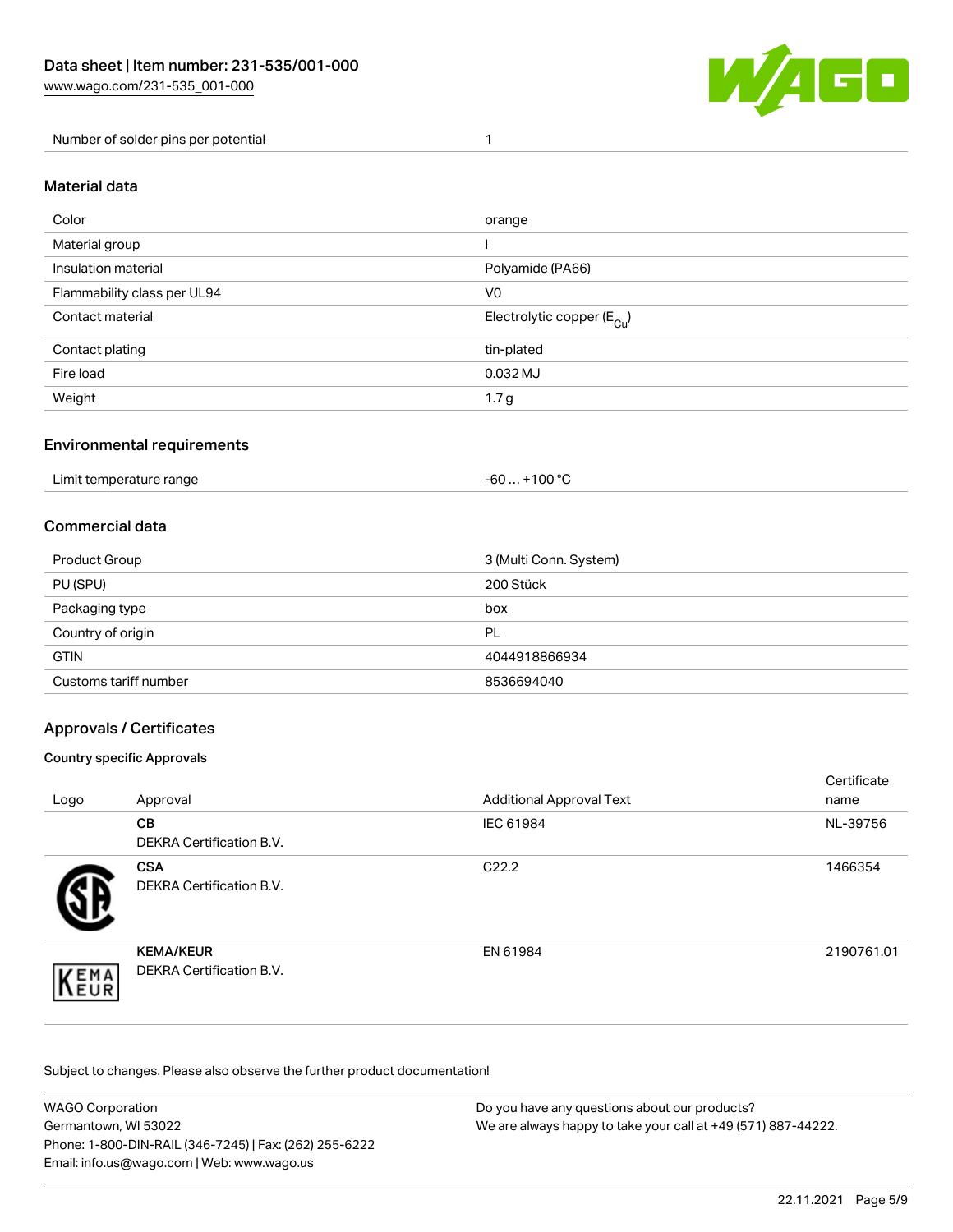

#### Ship Approvals

| Logo                     | Approval                                  | <b>Additional Approval Text</b> | Certificate<br>name                |
|--------------------------|-------------------------------------------|---------------------------------|------------------------------------|
| ABS.                     | <b>ABS</b><br>American Bureau of Shipping | $\overline{\phantom{a}}$        | $19 -$<br>HG1869876-<br><b>PDA</b> |
| <b>BUREAU</b><br>VERITAS | BV<br>Bureau Veritas S.A.                 | <b>IEC 60998</b>                | 11915/D0<br>BV                     |
| <b>UL-Approvals</b>      |                                           |                                 |                                    |
|                          |                                           |                                 | Certificate                        |
| Logo                     | Approval                                  | <b>Additional Approval Text</b> | name                               |
|                          | UL<br>UL International Germany GmbH       | <b>UL 1977</b>                  | E45171                             |
|                          | UR<br>Underwriters Laboratories Inc.      | UL 1059                         | E45172                             |

## Counterpart

| Item no.231-305/026-000<br>Female plug; 5-pole; 12 AWG max; pin spacing 5.08 mm; 1 conductor per pole; orange                                                                                              | www.wago.com/231-305<br>/026-000      |
|------------------------------------------------------------------------------------------------------------------------------------------------------------------------------------------------------------|---------------------------------------|
| Item no.231-2305/026-000<br>2-conductor female connector; Push-in CAGE CLAMP <sup>®</sup> ; 2.5 mm <sup>2</sup> ; Pin spacing 5.08 mm; 5-pole; with<br>integrated end plate; 2,50 mm <sup>2</sup> ; orange | www.wago.com/231-2305<br>/026-000     |
| Item no.231-2305/037-000<br>2-conductor female connector; Push-in CAGE CLAMP®; 2.5 mm <sup>2</sup> ; Pin spacing 5.08 mm; 5-pole; Lateral<br>locking levers; 2,50 mm <sup>2</sup> ; orange                 | www.wago.com/231-2305<br>/037-000     |
| Item no.2231-305/026-000<br>Female plug; 5-pole; push-button; 12 AWG max; pin spacing 5.08 mm; 1-conductor per pole; orange                                                                                | www.wago.com/2231-305<br>/026-000     |
| Item no.2231-305/031-000<br>Female plug; 5-pole; push-button; mounting flange; 12 AWG max; pin spacing 5.08 mm; 1-conductor per<br>pole; orange                                                            | www.wago.com/2231-305<br>$/031 - 000$ |
| Item no.2231-305/037-000                                                                                                                                                                                   | www.wago.com/2231-305                 |

Subject to changes. Please also observe the further product documentation!

WAGO Corporation Germantown, WI 53022 Phone: 1-800-DIN-RAIL (346-7245) | Fax: (262) 255-6222 Email: info.us@wago.com | Web: www.wago.us Do you have any questions about our products? We are always happy to take your call at +49 (571) 887-44222.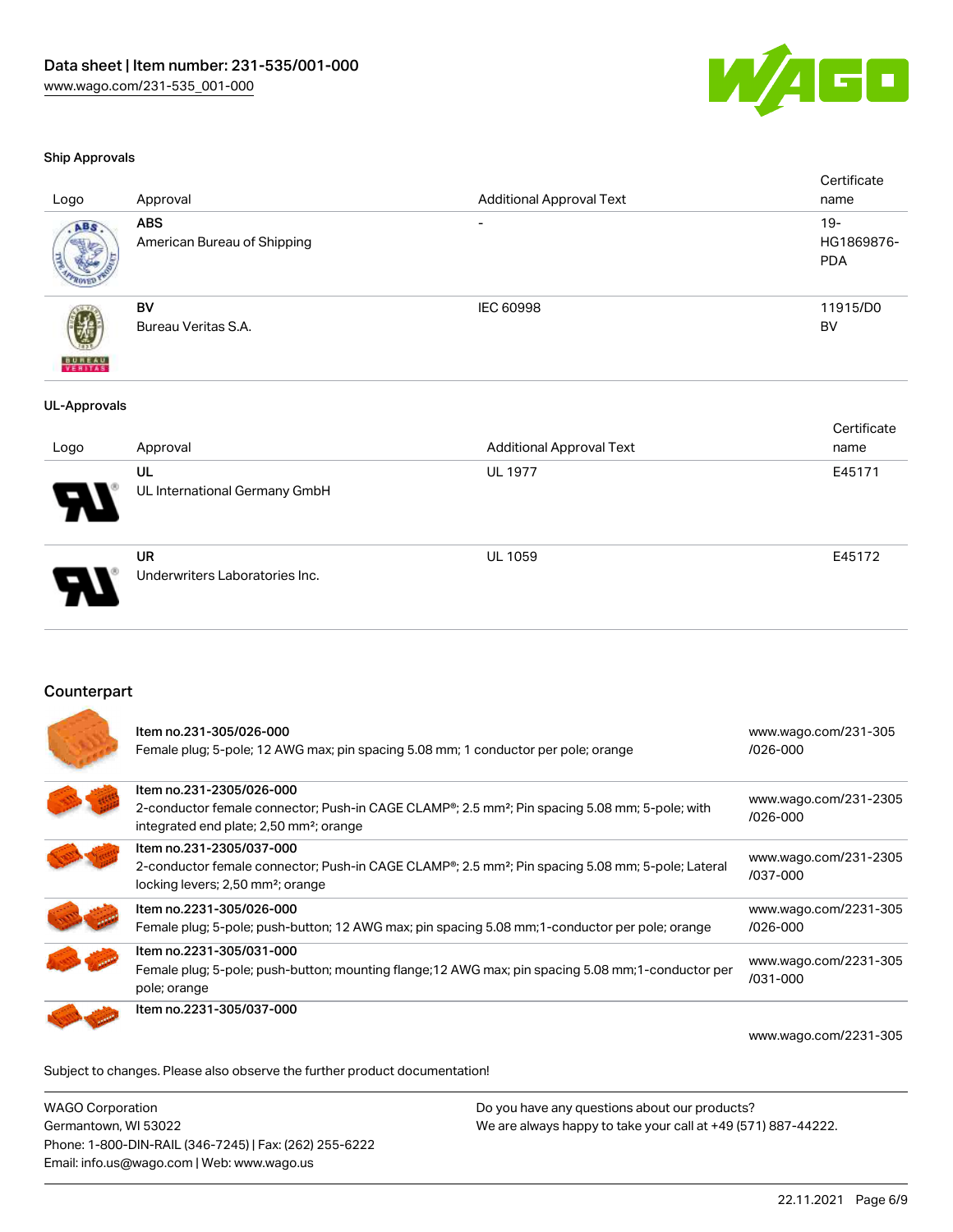# Data sheet | Item number: 231-535/001-000

[www.wago.com/231-535\\_001-000](http://www.wago.com/231-535_001-000)



| Female plug; 5-pole; push-button; locking lever; 12 AWG max; pin spacing 5.08 mm; 1-conductor per<br>pole; orange                                   | /037-000                          |
|-----------------------------------------------------------------------------------------------------------------------------------------------------|-----------------------------------|
| Item no.2231-305/102-000                                                                                                                            |                                   |
| Female plug; 5-pole; push-button; with integrated end plate; 12 AWG max; pin spacing 5.08 mm; 1-<br>conductor per pole; orange                      | www.wago.com/2231-305<br>/102-000 |
| Item no.231-305/031-000                                                                                                                             | www.wago.com/231-305              |
| Female plug; 5-pole; mounting flange; 12 AWG max; pin spacing 5.08 mm; 1 conductor per pole; orange                                                 | /031-000                          |
| Item no.231-305/037-000                                                                                                                             | www.wago.com/231-305              |
| Female plug; 5-pole; locking lever; 12 AWG max; pin spacing 5.08 mm; 1 conductor per pole; orange                                                   | /037-000                          |
| Item no.231-305/102-000                                                                                                                             |                                   |
| Female plug; 5-pole; with integrated end plate; 12 AWG max; pin spacing 5.08 mm; 1 conductor per pole;<br>orange                                    | www.wago.com/231-305<br>/102-000  |
| Item no.232-305/026-000                                                                                                                             |                                   |
| 1-conductor female connector, angled; CAGE CLAMP®; 2.5 mm <sup>2</sup> ; Pin spacing 5.08 mm; 5-pole; 2,50<br>mm <sup>2</sup> ; orange              | www.wago.com/232-305<br>/026-000  |
| Item no.232-405/026-000                                                                                                                             |                                   |
| 1-conductor female connector, angled; CAGE CLAMP <sup>®</sup> ; 2.5 mm <sup>2</sup> ; Pin spacing 5.08 mm; 5-pole; 2,50<br>mm <sup>2</sup> ; orange | www.wago.com/232-405<br>/026-000  |

#### Optional accessories

# Coding

| Intermediate plate                         |                                             |                      |
|--------------------------------------------|---------------------------------------------|----------------------|
|                                            | Item no.: 231-500                           |                      |
|                                            | Spacer; for formation of groups; light gray | www.wago.com/231-500 |
| Coding                                     |                                             |                      |
|                                            | Item no.: 231-129                           |                      |
| <b>Contract Contract Contract Contract</b> | Coding key; snap-on type; light gray        | www.wago.com/231-129 |

# Downloads Documentation

# Additional Information

| Technical explanations | 2019 Apr 3 | pdf    | Download |
|------------------------|------------|--------|----------|
|                        |            | 2.0 MB |          |

# CAD files

### CAE data

| <b>WAGO Corporation</b>                                | Do you have any questions about our products?                 |
|--------------------------------------------------------|---------------------------------------------------------------|
| Germantown, WI 53022                                   | We are always happy to take your call at +49 (571) 887-44222. |
| Phone: 1-800-DIN-RAIL (346-7245)   Fax: (262) 255-6222 |                                                               |
| Email: info.us@wago.com   Web: www.wago.us             |                                                               |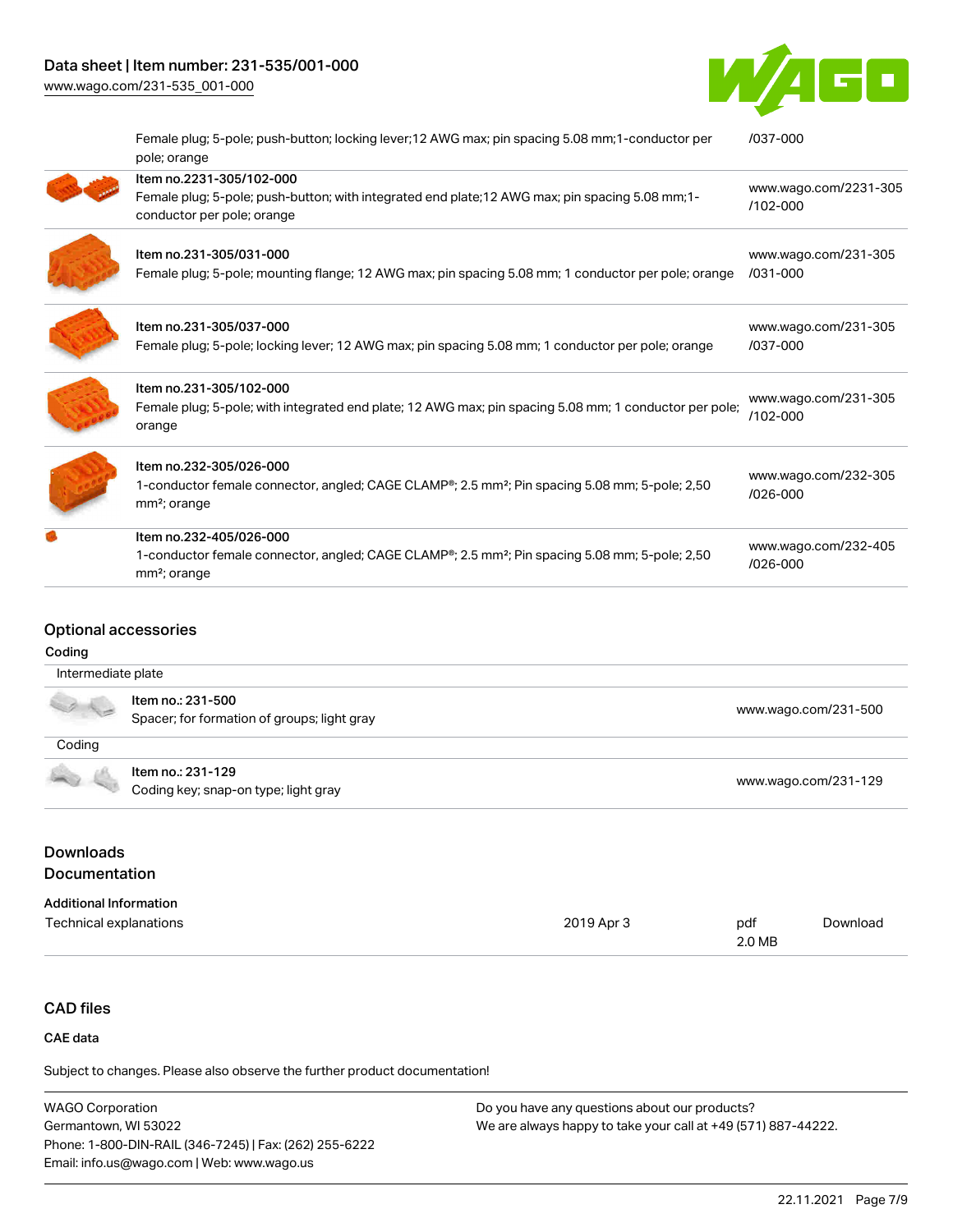[www.wago.com/231-535\\_001-000](http://www.wago.com/231-535_001-000)



|                          | EPLAN Data Portal 231-535/001-000                                                                                                                                      | URL        | Download |
|--------------------------|------------------------------------------------------------------------------------------------------------------------------------------------------------------------|------------|----------|
|                          | ZUKEN Portal 231-535/001-000                                                                                                                                           | <b>URL</b> | Download |
|                          | EPLAN Data Portal 231-535/001-000                                                                                                                                      | URL        | Download |
| <b>PCB Design</b>        |                                                                                                                                                                        |            |          |
|                          | Symbol and Footprint 231-535/001-000                                                                                                                                   | URL        | Download |
|                          | CAx data for your PCB design, consisting of "schematic symbols and PCB footprints",<br>allow easy integration of the WAGO component into your development environment. |            |          |
|                          | Supported formats:                                                                                                                                                     |            |          |
| ш                        | Accel EDA 14 & 15                                                                                                                                                      |            |          |
| Ш                        | Altium 6 to current version                                                                                                                                            |            |          |
| $\overline{\phantom{a}}$ | Cadence Allegro                                                                                                                                                        |            |          |
| $\overline{\phantom{a}}$ | DesignSpark                                                                                                                                                            |            |          |
| ш                        | Eagle Libraries                                                                                                                                                        |            |          |
| п                        | KiCad                                                                                                                                                                  |            |          |
| L                        | Mentor Graphics BoardStation                                                                                                                                           |            |          |
| $\overline{\phantom{a}}$ | Mentor Graphics Design Architect                                                                                                                                       |            |          |
| $\overline{\phantom{a}}$ | Mentor Graphics Design Expedition 99 and 2000                                                                                                                          |            |          |
| $\overline{\phantom{a}}$ | OrCAD 9.X PCB and Capture                                                                                                                                              |            |          |
| Ш                        | PADS PowerPCB 3, 3.5, 4.X, and 5.X                                                                                                                                     |            |          |
| $\overline{\phantom{a}}$ | PADS PowerPCB and PowerLogic 3.0                                                                                                                                       |            |          |
| Ш                        | PCAD 2000, 2001, 2002, 2004, and 2006                                                                                                                                  |            |          |
| $\overline{\phantom{a}}$ | Pulsonix 8.5 or newer                                                                                                                                                  |            |          |
|                          | <b>STL</b>                                                                                                                                                             |            |          |
|                          | 3D STEP                                                                                                                                                                |            |          |
|                          | TARGET 3001!                                                                                                                                                           |            |          |
| ш                        | View Logic ViewDraw                                                                                                                                                    |            |          |
| ш                        | Quadcept                                                                                                                                                               |            |          |
|                          | Zuken CadStar 3 and 4                                                                                                                                                  |            |          |
| $\overline{\phantom{a}}$ | Zuken CR-5000 and CR-8000                                                                                                                                              |            |          |
|                          | PCB Component Libraries (EDA), PCB CAD Library Ultra Librarian                                                                                                         |            |          |
| CAD data                 |                                                                                                                                                                        |            |          |
|                          | 2D/3D Models 231-535/001-000                                                                                                                                           | <b>URL</b> | Download |
|                          | Subject to changes. Please also observe the further product documentation!                                                                                             |            |          |

WAGO Corporation Germantown, WI 53022 Phone: 1-800-DIN-RAIL (346-7245) | Fax: (262) 255-6222 Email: info.us@wago.com | Web: www.wago.us